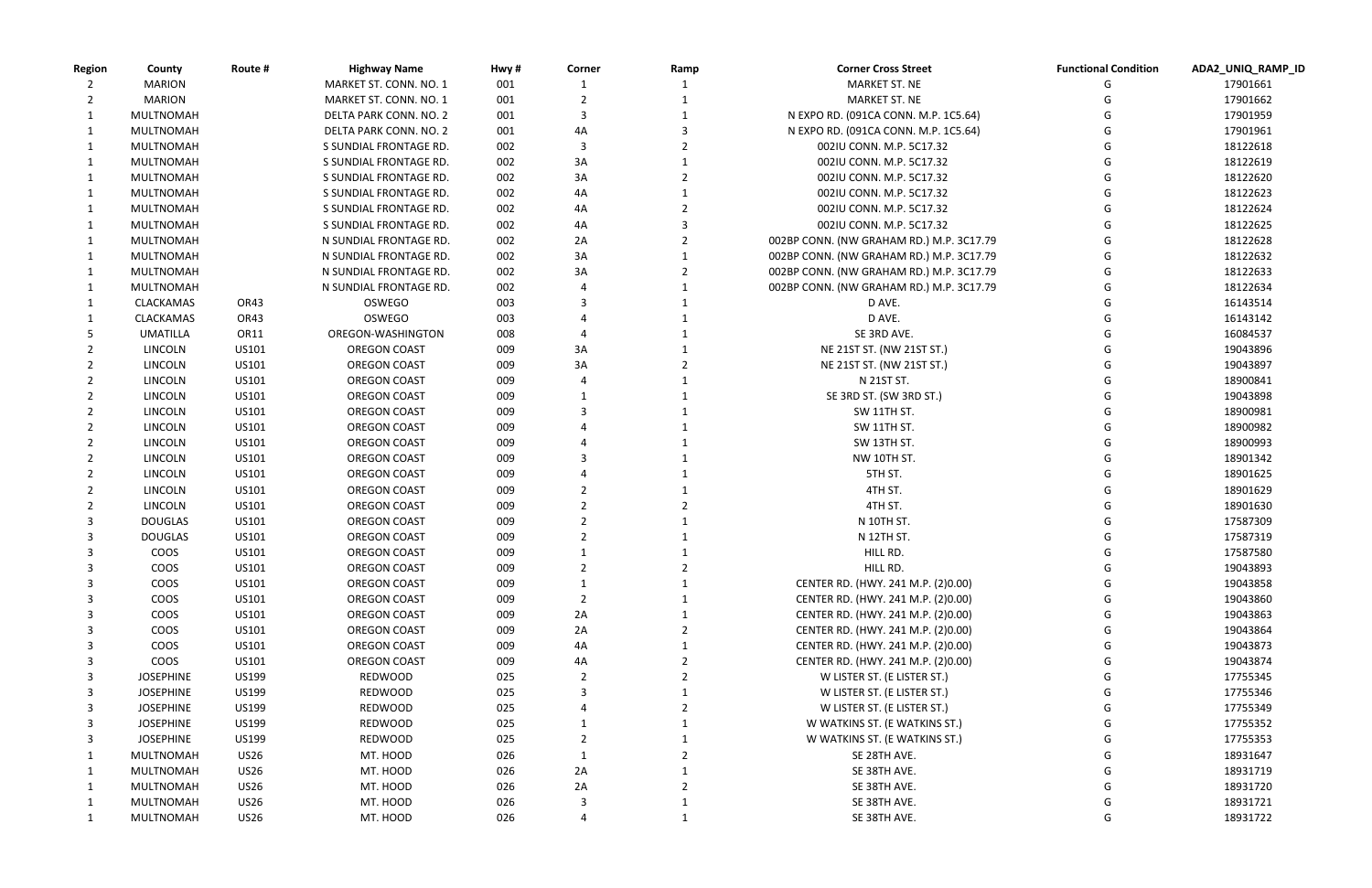| <b>Region</b> | County            | Route #     | <b>Highway Name</b>         | Hwy# | Corner | Ramp | <b>Corner Cross Street</b>             | <b>Functional Condition</b> | ADA2_UNIQ_RAMP_ID |
|---------------|-------------------|-------------|-----------------------------|------|--------|------|----------------------------------------|-----------------------------|-------------------|
|               | MULTNOMAH         | <b>US26</b> | MT. HOOD                    | 026  | 4A     |      | SE 38TH AVE.                           |                             | 18931723          |
| 1             | MULTNOMAH         | <b>US26</b> | MT. HOOD                    | 026  | 4A     |      | SE 38TH AVE.                           |                             | 18931724          |
| 1             | MULTNOMAH         | <b>US26</b> | MT. HOOD                    | 026  | 2A     |      | SE 123RD AVE.                          |                             | 18932095          |
| 1             | MULTNOMAH         | <b>US26</b> | MT. HOOD                    | 026  | 2A     |      | SE 123RD AVE.                          |                             | 18932096          |
| 1             | MULTNOMAH         | <b>US26</b> | MT. HOOD                    | 026  |        |      | SE 123RD AVE.                          |                             | 18932097          |
|               | MULTNOMAH         | <b>US26</b> | MT. HOOD                    | 026  |        |      | SE 123RD AVE.                          |                             | 18932098          |
|               | MULTNOMAH         | <b>US26</b> | MT. HOOD                    | 026  | 4A     |      | SE 123RD AVE.                          |                             | 18932099          |
| 1             | MULTNOMAH         | <b>US26</b> | MT. HOOD                    | 026  | 4A     |      | SE 123RD AVE.                          |                             | 18932100          |
|               | MULTNOMAH         | <b>US26</b> | MT. HOOD                    | 026  |        |      | <b>SE 125TH PL.</b>                    |                             | 19044356          |
|               | MULTNOMAH         | <b>US26</b> | MT. HOOD                    | 026  |        |      | SE 130TH AVE.                          |                             | 19044358          |
|               | WASHINGTON        | OR8         | <b>TUALATIN VALLEY</b>      | 029  |        |      | SW ROSE BIGGI AVE.                     |                             | 18454697          |
|               | <b>WASHINGTON</b> | OR8         | <b>TUALATIN VALLEY</b>      | 029  |        |      | SW LLOYD AVE.                          |                             | 18454710          |
|               | <b>WASHINGTON</b> | OR8         | <b>TUALATIN VALLEY</b>      | 029  |        |      | SW LLOYD AVE.                          |                             | 18454711          |
|               | WASHINGTON        | OR8         | <b>TUALATIN VALLEY</b>      | 029  |        |      | SE 2ND AVE.                            |                             | 18453962          |
|               | <b>WASHINGTON</b> | OR8         | <b>TUALATIN VALLEY</b>      | 029  |        |      | SE 2ND AVE.                            |                             | 18453963          |
|               | WASHINGTON        | OR8         | <b>TUALATIN VALLEY</b>      | 029  |        |      | N 13TH AVE.                            |                             | 18454039          |
|               | WASHINGTON        | OR8         | <b>TUALATIN VALLEY</b>      | 029  |        |      | SW 17TH AVE.                           |                             | 18454344          |
|               | LINN              | <b>US20</b> | ALBANY-CORVALLIS            | 031  |        |      | 2ND AVE. SW (2ND AVE. SE)              |                             | 18972441          |
|               | LINN              | <b>US20</b> | ALBANY-CORVALLIS            | 031  |        |      | 2ND AVE. SW (2ND AVE. SE)              |                             | 18972443          |
|               | LINN              | <b>US20</b> | ALBANY-CORVALLIS            | 031  |        |      | 1ST AVE. SW                            |                             | 18972543          |
|               | LINN              | <b>US20</b> | ALBANY-CORVALLIS            | 031  |        |      | 1ST AVE. SW                            |                             | 18972544          |
|               | LINN              | <b>US20</b> | ALBANY-CORVALLIS            | 031  |        |      | 8TH AVE. SW                            |                             | 18972591          |
|               | LINN              | <b>US20</b> | ALBANY-CORVALLIS            | 031  |        |      | 8TH AVE. SW                            |                             | 18972594          |
|               | LINN              | <b>US20</b> | ALBANY-CORVALLIS            | 031  |        |      | 9TH AVE. SW                            |                             | 18972601          |
|               | LINN              | <b>US20</b> | ALBANY-CORVALLIS            | 031  |        |      | 9TH AVE. SW                            |                             | 18972602          |
|               | LINN              | <b>US20</b> | ALBANY-CORVALLIS            | 031  |        |      | 9TH AVE. SW                            |                             | 18972603          |
|               | LINN              | <b>US20</b> | ALBANY-CORVALLIS            | 031  |        |      | LYON ST. SW (031AB CONN. M.P. 1C11.07) |                             | 18972614          |
|               | LINN              | <b>US20</b> | ALBANY-CORVALLIS            | 031  |        |      | 058AH CONN. M.P. 2C2.71                |                             | 18972616          |
|               | LINN              | <b>US20</b> | ALBANY-CORVALLIS            | 031  |        |      | 058AH CONN. M.P. 2C2.71                |                             | 18972626          |
|               | LINN              | <b>US20</b> | ALBANY-CORVALLIS            | 031  |        |      | 058AH CONN. M.P. 2C2.71                |                             | 18972627          |
|               | CLACKAMAS         |             | JOHNSON CR. BLVD CONN NO 2  | 064  | 4A     | 3    | 064DE CONN. M.P. 1C16.25               |                             | 18477819          |
|               | MULTNOMAH         | OR213       | <b>CASCADE HWY NORTH</b>    | 068  | 2      |      | E BURNSIDE ST.                         | G                           | 18881891          |
|               | MULTNOMAH         | OR213       | <b>CASCADE HWY NORTH</b>    | 068  |        |      | SE YAMHILL ST.                         |                             | 18881929          |
|               | MULTNOMAH         | OR213       | <b>CASCADE HWY NORTH</b>    | 068  |        |      | SE HARRISON ST.                        | G                           | 18881987          |
| 1             | MULTNOMAH         | OR213       | <b>CASCADE HWY NORTH</b>    | 068  |        |      | MIDBLOCK CROSSING                      |                             | 18881992          |
| $\mathbf{1}$  | MULTNOMAH         | OR213       | <b>CASCADE HWY NORTH</b>    | 068  |        |      | SE ELLIS ST.                           |                             | 18882115          |
| 1             | MULTNOMAH         | OR213       | <b>CASCADE HWY NORTH</b>    | 068  |        |      | SE ELLIS ST.                           |                             | 18882116          |
|               | MULTNOMAH         | OR213       | <b>CASCADE HWY NORTH</b>    | 068  |        |      | SE DUKE ST.                            |                             | 18882155          |
|               | MARION            | OR99E       | PACIFIC HIGHWAY EAST        | 081  |        |      | E CLEVELAND ST.                        |                             | 18843737          |
| 2             | MARION            | OR99E       | PACIFIC HIGHWAY EAST        | 081  |        |      | E CLEVELAND ST.                        |                             | 18843742          |
| 1             | <b>WASHINGTON</b> | OR99W       | PACIFIC HIGHWAY WEST        | 091  |        |      | SW NAEVE ST.                           |                             | 19000137          |
|               | <b>WASHINGTON</b> | OR99W       | <b>PACIFIC HIGHWAY WEST</b> | 091  |        |      | SW NAEVE ST.                           |                             | 19000138          |
|               | <b>WASHINGTON</b> | OR99W       | PACIFIC HIGHWAY WEST        | 091  | 4A     |      | SW BULL MOUNTAIN RD.                   |                             | 18916954          |
|               | WASHINGTON        | OR99W       | PACIFIC HIGHWAY WEST        | 091  | 4A     |      | SW BULL MOUNTAIN RD.                   |                             | 18916955          |
|               | <b>CLATSOP</b>    | <b>US30</b> | LOWER COLUMBIA RIVER        | 092  |        |      | 27TH ST.                               |                             | 18973226          |
|               | MULTNOMAH         | US30BY      | NORTHEAST PORTLAND          | 123  |        |      | NE 104TH AVE.                          |                             | 18945084          |
|               | <b>DOUGLAS</b>    | OR138       | NORTH UMPQUA HIGHWAY EAST   | 138  |        |      | SE PARROTT ST.                         |                             | 16328721          |
| 3             | <b>DOUGLAS</b>    | OR138       | NORTH UMPQUA HIGHWAY EAST   | 138  |        |      | SE PINE ST. (138AK CONN. M.P. 1C-0.14) | G                           | 16328596          |

| unctional Condition | ADA2_UNIQ_RAMP_ID    |
|---------------------|----------------------|
| G                   | 18931723             |
| G                   | 18931724             |
| G                   | 18932095             |
| G                   | 18932096             |
| G                   | 18932097             |
| G                   | 18932098             |
| G                   | 18932099             |
| G                   | 18932100             |
| G                   | 19044356             |
| G                   | 19044358             |
| G                   | 18454697             |
| G                   | 18454710             |
| G                   | 18454711             |
| G                   | 18453962             |
| G                   | 18453963             |
| G                   | 18454039             |
| G                   | 18454344             |
| G                   | 18972441             |
| G                   | 18972443             |
| G                   | 18972543             |
| G                   | 18972544             |
| G                   | 18972591             |
| G                   | 18972594             |
| G                   | 18972601             |
| G                   | 18972602             |
| G                   | 18972603             |
| G                   | 18972614             |
| G                   | 18972616             |
| G                   | 18972626             |
| G                   | 18972627             |
| G                   | 18477819             |
| G                   | 18881891             |
| G<br>G              | 18881929<br>18881987 |
| G                   | 18881992             |
| G                   | 18882115             |
| G                   | 18882116             |
| G                   | 18882155             |
| G                   | 18843737             |
| G                   | 18843742             |
| G                   | 19000137             |
| G                   | 19000138             |
| G                   | 18916954             |
| G                   | 18916955             |
| G                   | 18973226             |
| G                   | 18945084             |
| G                   | 16328721             |
| G                   | 16328596             |